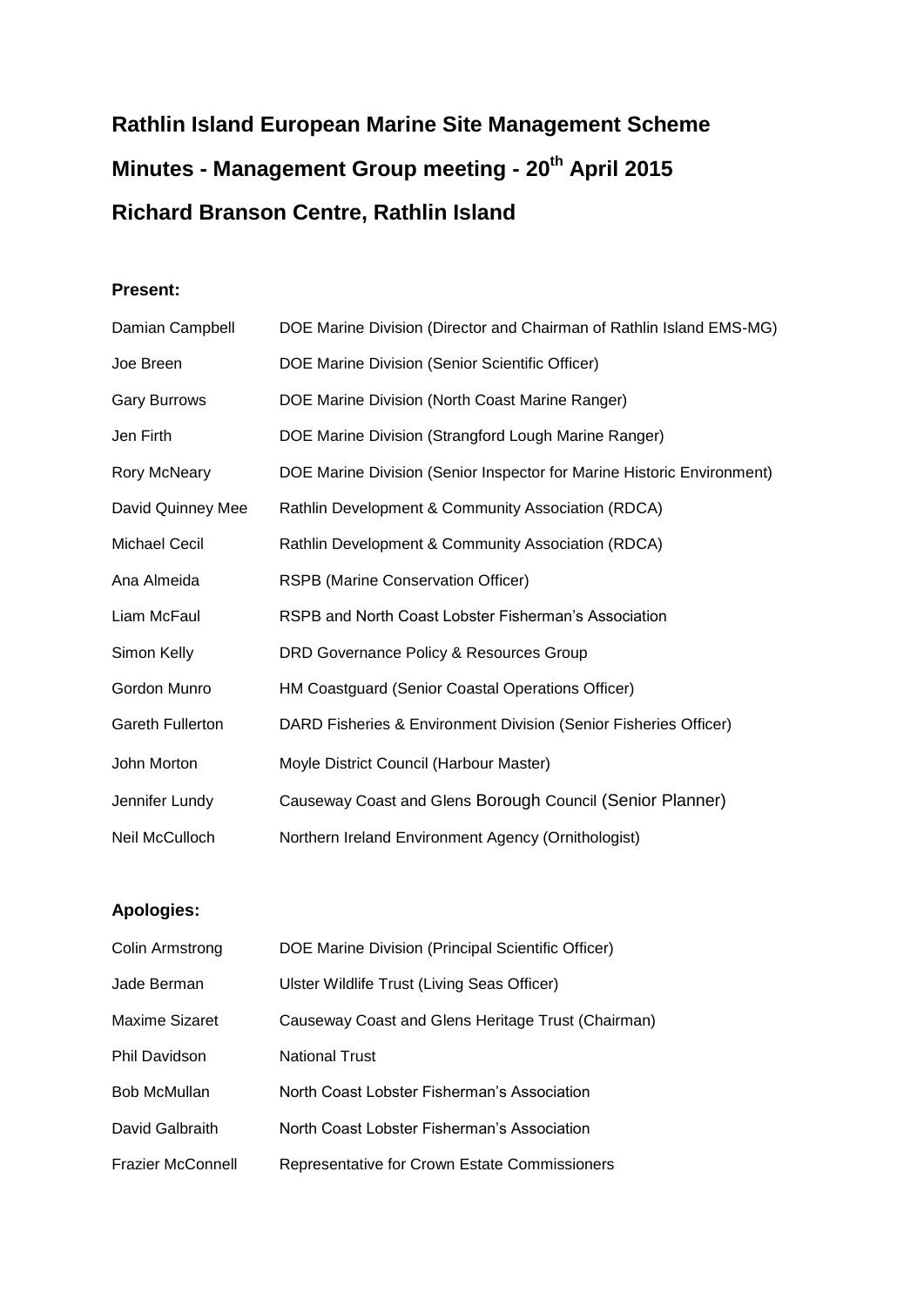# **Agenda**

# **1. Apologies**

Gary Burrows brought apologies on behalf of those unable to attend (as above).

# **2. Agree minutes of 2nd meeting (10th November 2014)**

Damian Campbell asked the management group if they were content with the minutes from the second meeting. All members agreed without comment.

# **3. Matters arising from previous minutes**

#### **Introduction of new fishing legislation**

Damian Campbell asked Gareth Fullerton for an update on the introduction of new legislation to prevent use of mobile fishing gear within Rathlin Island SAC.

Gareth confirmed that the legislation has been written but is still in draft form due to competing pressures within the DARD Fisheries Policy unit. It should be issued to the Departmental Solicitors Office shortly, and once signed off by them, Fisheries Division will aim to introduce the legislation during the 4<sup>th</sup> quarter of 2015. Consultation with islanders has already been undertaken. The main fishery around the island is potting and no impact on the Rathlin Island SAC features is envisaged.

### **New action – Gareth Fullerton to provide an update to Damian Campbell by 27th April 2015 on DARD's timeframe for introduction of the new legislation. Achieved.**

#### **Survey of proposed cruise ship anchorages**

#### *Action - DOE Marine Division to dive the proposed sites for anchorage by April 2015.*

Damian Campbell asked Joe Breen for an update on the establishment of commercial vessel anchorages within Church Bay. Joe summarised the need for DOE and the MCA to work together to try and direct cruise ships to anchor in specific areas within Church Bay in order to avoid vulnerable habitats such as maerl and sea grass. Gordon Munro helped identify two possible alternative proposed anchorage sites identified on the chart (appendix 1) as two 500m diameter areas, both of which are close to the harbour. Initial surveys of the two areas were carried out on Thursday, trialling a new Submertec Spyball underwater video system. Some software issues were apparent and Joe is working with the manufacturer to resolve these. A comprehensive survey of the proposed anchorages will take place within the next three months, to ensure that there are no vulnerable marine habitats, species or archaeological features present in the areas identified.

John Morton confirmed that cruise ships do have to inform him before anchoring. However, as the current and proposed cruise ship anchorages are located outside the council's harbour authority area, he can only recommend alternative areas.

Joe stated that if cruise ships persisted in anchoring in the wrong areas, technically they would be committing an offence. Gordon is able continue to monitor the exact locations being used this season.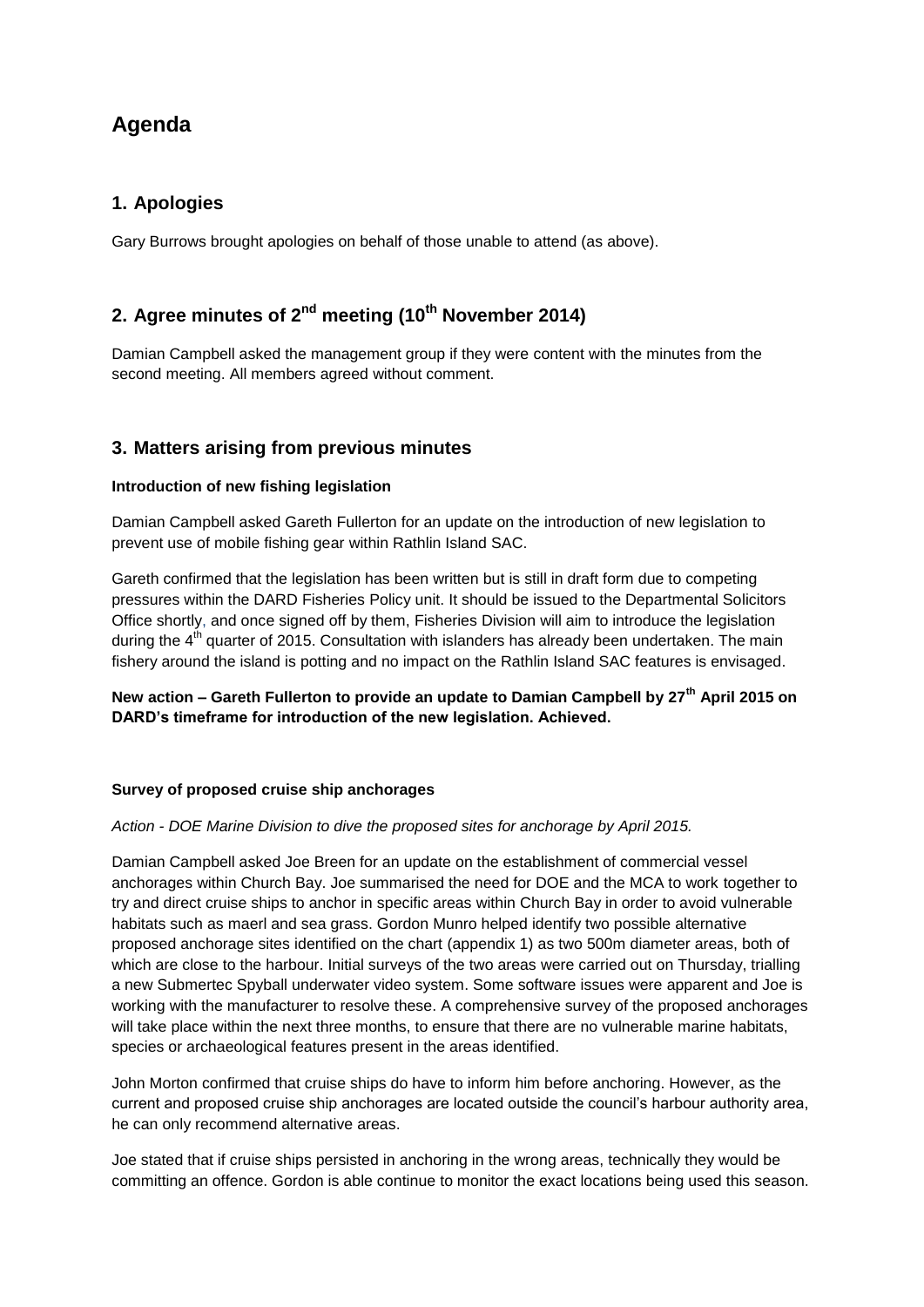He confirmed that once the designated anchorages come into effect, a notice to mariners will be issued, and that HMSO has indicated that it will be willing to update its charts with the new anchorages.

John indicated that the first cruise ship visits of the year would be within the month. Joe stated that he would be prepared to provide him with charts indicating the proposed anchorages as a precautionary measure before the full comprehensive survey, and that it would be useful to gauge whether the proposed anchorages prove useful. Gordon could monitor their use in the interim.

**New action – Joe Breen to arrange a comprehensive underwater survey of the two proposed anchorages by July 2015.**

**New action – Joe Breen to provide John Morton with charts indicating the proposed anchorages as a precautionary measure.**

#### **Update on seal signage**

*Action - DOE to set up meeting with David Quinney Mee (RDCA), Maxime Sizaret (CCGHT) Liam McFaul to discuss the content and location for the signage. Achieved*

*Action - DOE to meet within internal units to progress production and erection of signs. Achieved*

*Action - DOE to follow up with Peter Cush (NIEA Biodiversity Unit) regarding earlier suggestions for the provision of plasma screens on the Rathlin Island ferry. Achieved*

Damian Campbell asked Gary Burrows for an update on the production of signage to reduce disturbance to seals.

Gary Burrows confirmed that he met with David Quinney Mee, Michael Cecil, Liam McFaul and Maxime Sizaret in February 2015 to progress this work. The key outcomes of that meeting were that the RDCA agreed to pay for the production of two signs (Mill Bay and Rue Point) and that Gary would draft the text. The consensus was that rather than produce 'prohibitive warning' signs, colourful and engaging illustrated signs produced by the island community would be more likely to elicit a positive response from visitors. Whilst signage will not be presented as DOE signs, they will need to outline the protected status of seals and advise visitors to avoid disturbance as this is the main driver for their production.

RDCA is in ongoing discussion with relevant land owners ahead of the erection of signs (plinth style) to address some reservations.

Gary has confirmed with NIEA Conservation, Designation and Protection that they have no concerns with their placement in relation to the boundary of Rathlin Island Coast ASSI. He also secured agreement from DOE Corporate Communications to prepare the graphic design of both signs.

Gary got clarification from Peter Cush that the provision of plasma screens was not part of the original contract with Evergreen Media to produce the Rathlin Island DVD. Michael Cecil has confirmed that Rathlin Island Ferry Ltd. had been successful in independently securing funding for new screens; Gary and Joe have offered the support of text, images and underwater video for the use on the ferry screens.

**New action – Gary Burrows to draft text for seal signage and present that to RDCA and DOE Marine Division.**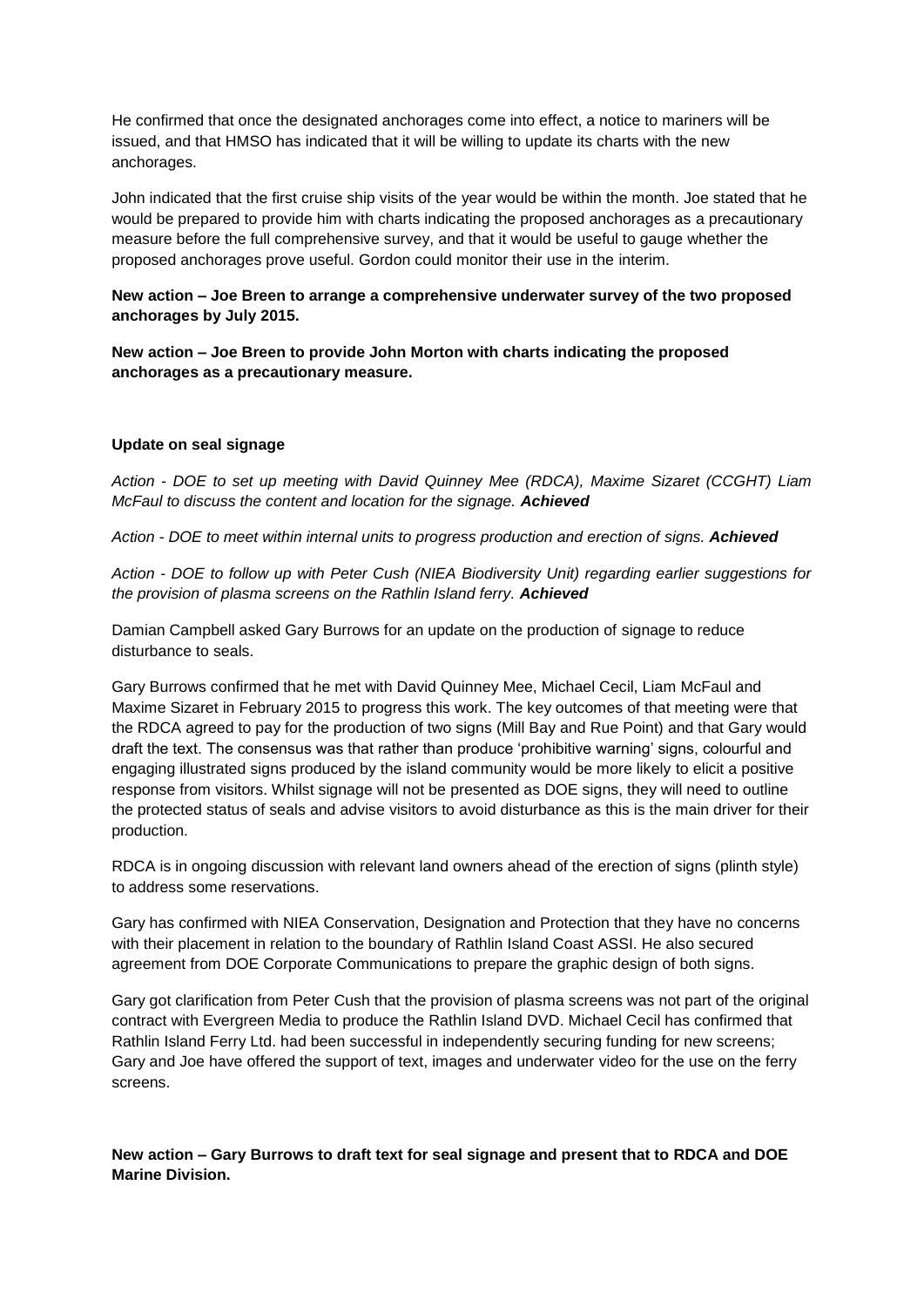#### **New action – RDCA to address any land owner concerns over placement of the new signs.**

#### **Establish the O'Byrne Point MCZ, where potting and diving will be by permit only**

*Action - Joe Breen to explain the proposal and wider benefits to fishermen of a highly protected area by January 2015.* 

**New action – Joe Breen and Gareth Fullerton to discuss the boundaries of the O'Byrne Point proposed non disturbance zone with Rathlin Island and Ballycastle fishermen.**

#### **Monitor condition of terrestrial EMS features and advise EMS-MG of required management**

*Action - Gary Burrows to ask Ian Enlander whether there will be a further seabird census, building on the Seabird 2000 surveys.* **Achieved**

Written update provided by Ian Enlander and forwarded to Liam McFaul on 19<sup>th</sup> January 2015.

#### **Monitor any impacts of boating on seabird populations**

*Action - DOE's North Coast Marine Ranger will monitor impacts of boating on seabird populations in 2015 and advise the EMS Management Group on management requirements.*

Outline of proposals provided by Joe Breen under Agenda item 7 'Monitoring Plan'.

#### **Blue Flag designation**

#### *Action – Moyle District Council to provide update for next EMS-MG meeting.* **Achieved**

John Morton explained that Keep NI Beautiful had changed the format for applications for Blue Flag status. It had been unclear how the application process might work for the new councils established under RPA. Now that Causeway Coast and Glens Borough Council is in place, the council will reconsider and submit its application for flag blue flag status for the marina on Rathlin Island.

#### **Education and work with schools**

*Action - Gary Burrows to arrange further marine wildlife presentations to schools in the Ballycastle area.* **Achieved**

Further detail provided under Agenda item 8 'North Coast Marine Ranger update'.

#### **Presentation on Rathlin Island's marine features**

*Action - RDCA to set up evening meeting in February or March 2015.* 

*New action – RDCA to set up and publicise a talk by Joe Breen and Gary Burrows on the marine life of Rathlin Island.*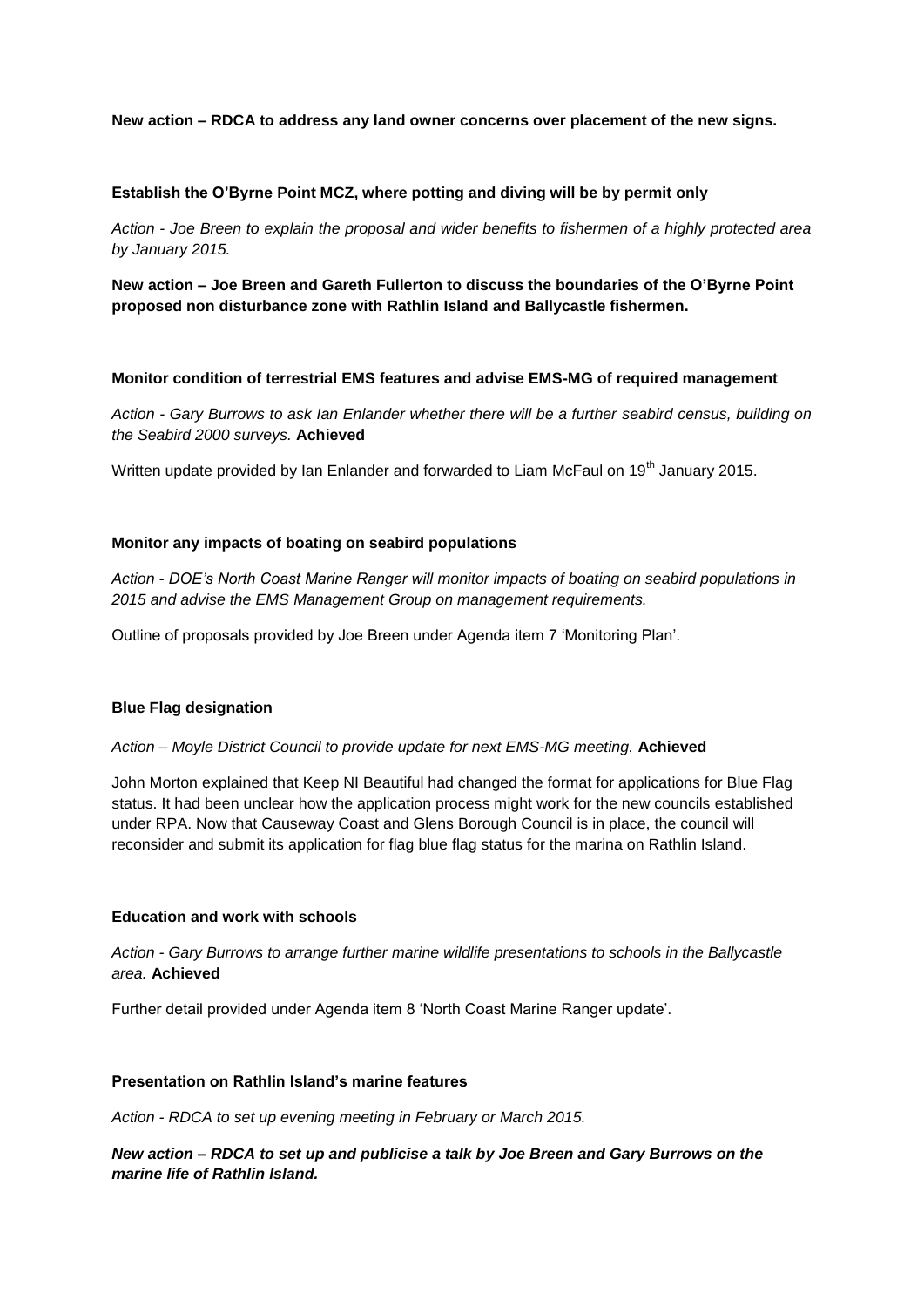Joe Breen also outlined the work done at the Marine Conservation Zone (MCZ) workshop held in the Marine Court Hotel, Bangor on 12<sup>th</sup> March 2015. Its main aim was to present coastal stakeholders from all parts of Northern Ireland with the boundaries of the pMCZ designations and to introduce potential management options. Representatives of the fish producer organisations were invited, however, this event coincided with a key industry conference and only a few fishermen were able to attend the MCZ workshop. Joe had hoped to provide an update to fishermen operating in the waters around Rathlin Island at that workshop, however, in light of the absence of key fishing organisations, suggested a separate meeting organised through Seafish.

**New action – Joe Breen to invite Rathlin Island and Ballycastle fishermen to the next DARD Fisheries Liaison meeting (4th June 2015) where DOE Marine Division will provide a briefing on all Northern Ireland pMCZs.**

#### **Information leaflet for Rathlin Island EMS features**

*Action - Gary Burrows will consider publication of a leaflet that explains the reason for designation of Rathlin Island EMS and the importance of the marine habitats and species that live on and around the island.*

Gary explained that with budget constraints and the proposed dissolution of DOE, there was now a general move away from producing printed material with logos. Gary has, however, considered the options and committed to producing an electronic leaflet on the marine life of Rathlin Island for publication on the RDCA, NIEA and DOE Marine Division websites. A limited number of paper leaflets will be printed and available for islanders and visitors to Rathlin Island.

#### **New action – Gary Burrows to produce a short leaflet on the marine wildlife of Rathlin Island.**

#### **Review of Management Scheme**

*Action - DOE Marine Division to write out to the Rathlin Island EMS-MG and ask for its views on how the scheme is working. Achieved*

Update provided under Agenda item 4 'Review of the Management Scheme.'

#### **Potential for development of the harbour on Rathlin Island**

*Action - DRD to seek an early scoping opinion from the DOE Marine Division Marine Licensing and Assessment Team on the requirements for making a marine license for development of the Rathlin Island harbour.* **Achieved**

Simon Kelly outlined that DRD anticipated taking delivery of a new ferry in summer 2016 to replace the existing *Canna* vessel. A hew harbour will be needed to accommodate the larger vessel; a suitable site has been identified at the north end of the existing harbour. The intention to redevelop the harbour is still at the proposal stage, however, DRD officials have met with local residents to inform them of likely disruption. Central Procurement Division has been in discussion with the DOE Marine Division (Marine Licensing and Assessment Team), ahead of submitting a planning application.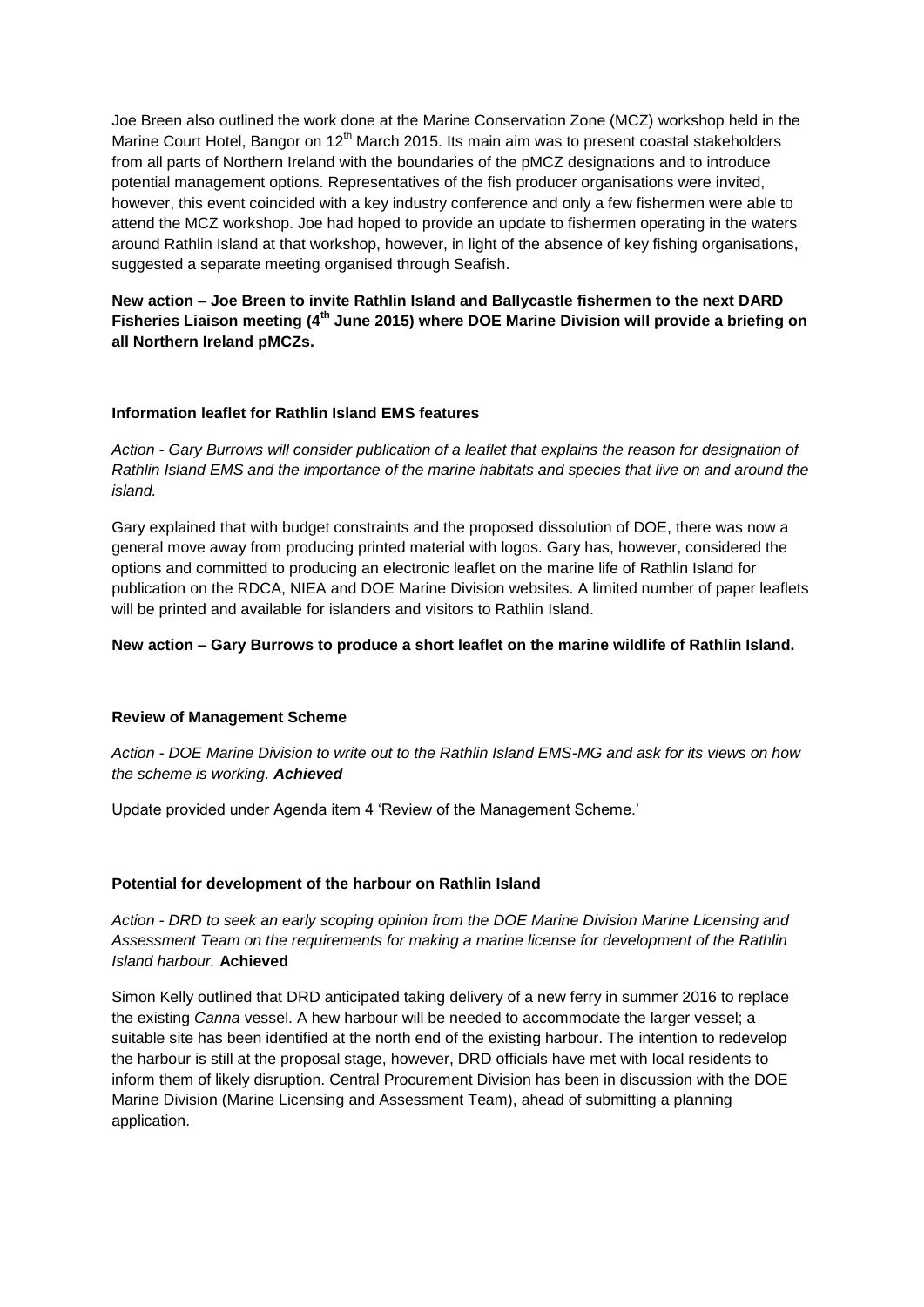# **4. Review of the management scheme (Damian Campbell)**

Damian Campbell explained that DOE Marine Division had written out to the Rathlin Island EMS-MG, asking for its views on how the management scheme was working. The RSPB, DRD and UWT provided responses. Gary Burrows recapped on the four questions that had been circulated and summarised the responses. Damian confirmed that Marine Division would consider the responses before the next meeting. Joe Breen commented that whilst the published scheme represented a 'snapshot in time', it was a living document and could be amended as required.

Damian stated that looking back over discussions at the first three Rathlin Island EMS-MG meetings, the group is not yet looking carefully at the key management scheme actions. The group still has work to do to complete this and he indicated that he wanted the members to review each of the actions ahead of the next meeting. Damian clarified that EU management schemes are not the sole responsibility of DOE. The Chairman's responsibility is to check that DOE and the members are content with the scheme e.g. are the actions still relevant and timely? If the actions are still relevant, is the group implementing them; and if not, why not? Damian stated that his responsibility is to ask representatives for updates on work relating to the key actions and that he wanted to refocus the management group's attention on the conservation objectives and key management actions. A first attempt to do this has been made with the production of a matrix which lists the SAC and SPA features, their current status and the management actions (circulated at the meeting). If the EU audited progress with the scheme, the obvious questions would be "are the features being protected" and "are the objectives being achieved"? The Rathlin EMS-MG needs to start to formally record all actions and progress against the key objectives. Joe Breen pointed out that much work has been done but that this needed formally recorded. Damian indicated that he may bring a revised plan of actions to the next meeting, amended as a result of discussions with DOE colleagues. DOE wants to make sure that these actions are the primary focus of future meetings.

### **New action – Damian Campbell to arrange meeting with DOE colleagues.**

# **5. Update on Rathlin pMCZ (Joe Breen)**

Joe Breen explained that Marine Conservation Zones (MCZs) are national designations, not European designations. They are the marine equivalent of ASSIs. The major difference between the designation of national and European sites is that DOE must consider social and economic interests when putting forward MCZs. If a stakeholder comes to DOE with an objection or alternative sites, we will consider those. MCZ designation is very much a stakeholder process, and DOE has held bilateral meetings and workshops all over Northern Ireland. The timing of the last MCZ workshop in Bangor unfortunately coincided with a fishing meeting.

Species listed for designation under the MCZ process are those not already listed on the EC Habitats Directive or EC Birds Directive. The list of species has been reviewed within Northern Ireland and further afield. The black guillemot is not on the EC Habitats Directive so the only way we can protect it is via a MCZ.

DOE is considering a 'black box' extension to the north of the Rathlin pMCZ, largely for 2 features – deep seabed and black guillemot. This area contains undisturbed natural seabed, partly due to the traffic separation zone. An extension to south may also go ahead, in consultation with RSPB for black guillemot. The entire boundary will be a MCZ, sub components of which are the SAC and SPA.

There is currently a voluntary fishing exclusion area to the east. Mobile gear and bottom trawling will be banned under the new legislation but no impact on pot fishing is anticipated.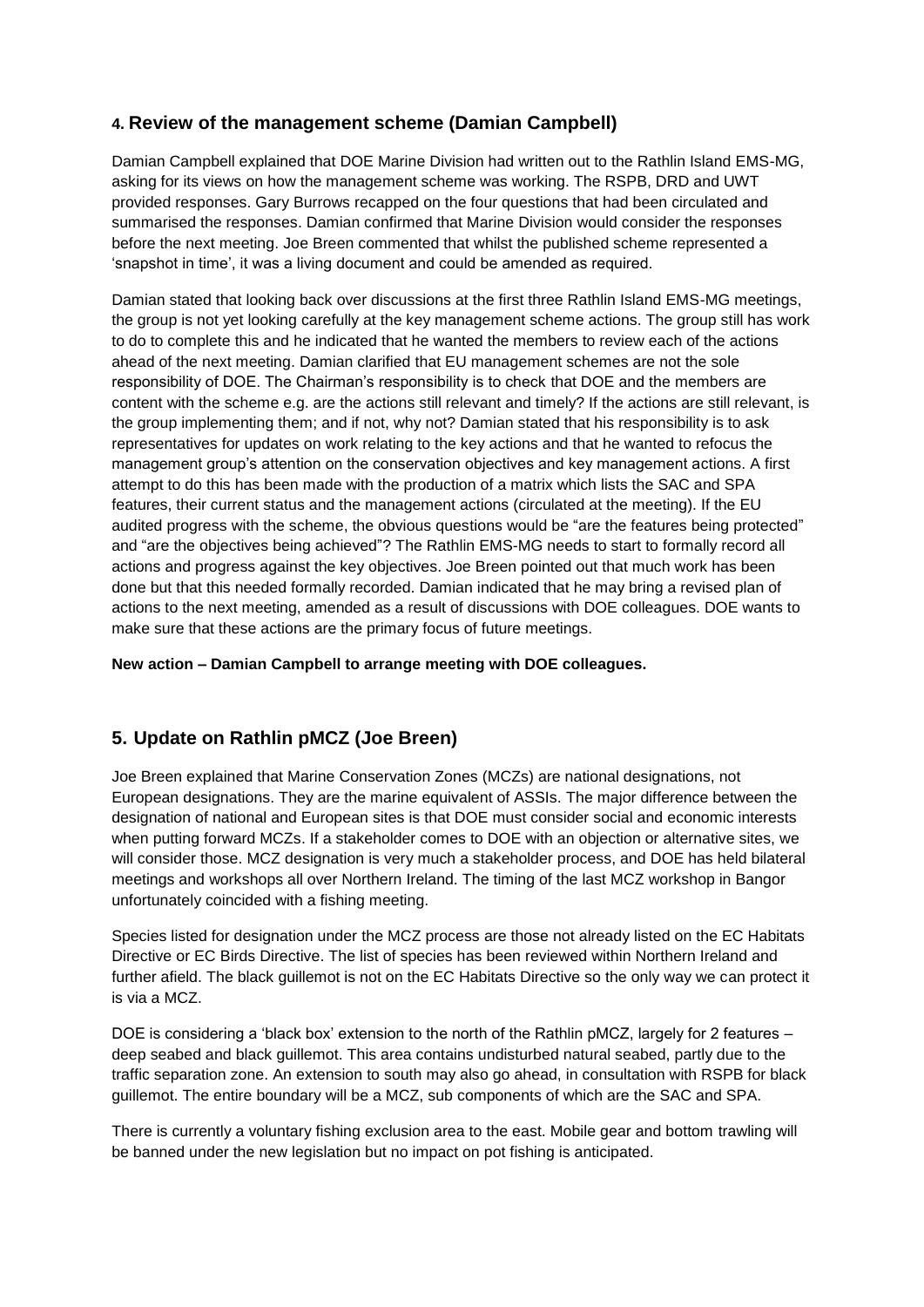Following MCZ designation activities such as powerboat racing, anchoring over seagrass, winkle picking, ship to ship transfers of fuel, survey vessels (noise impacts on cetaceans) would become regulated. Joe explained that all the MCZ papers are on the DOE Marine Division website and that he will do a talk for north coast fishermen.

John Morton asked about managing the bycatch of guillemots in pelagic trawls. Joe responded that the main changes following designation may be for boat traffic.

Anna Almeida asked whether a management scheme would be put in place for the MCZ. Joe stated that there would be a single management scheme covering the SAC, SPA and MCZ. This group will be the place to discuss management issues e.g. low wake zones within part of the MCZ.

# **6. Plans for investigating negative population drivers for Rathlin populations of herring gull and puffin (Neil McCulloch)**

Neil McCulloch (NIEA) provided the following response to the management group.

There have been substantial declines in herring gull and puffin numbers on Rathlin Island since at least the mid 1980s. Puffin numbers are down from 2500 to 700 breeding pairs and herring gulls from 4000 to 28 pairs (2011 census). The pattern for herring gulls follows the wider UK and Ireland trends; potential factors include botulism, declines in fishery discards, reduced availability of food at landfill sites and a transition toward inland nesting. The reasons for puffin declines are more complex; whilst the general population has done well there have been substantial declines at some colonies including Rathlin Island. There is a need to establish whether the declines on Rathlin Island have been generated locally or whether there are wider issues. NIEA wants to revisit this matter under the next census. Recent numbers for puffins have been similar, so the earlier declines may have bottomed out. Herring gull numbers have increased modestly but are still low compared to numbers in the 1980s. The next census should clarify if these trends are continuing. Unfortunately the original plan for a HLF bid for a comprehensive census (coordinated by JNCC) failed and there is no coherent alternative plan yet. DOE anticipates that censuses normally undertaken by the statutory authorities will commence in 2016. The hope is to use volunteer surveyors, starting in 2017 at the latest.

There is much uncertainty but NIEA is hoping to carry out full survey of Rathlin Island in 2016 or 2017. Staff sincerely hope that the necessary funding can be secured as monitoring of SPA populations is a legal duty under the EC Birds Directive. We definitely need to investigate diet, local foraging ranges, and return rates for adults. Where declines in puffin numbers have been observed across the UK, those are often associated with declines in sandeels, but this link is less clear off west Scotland and Northern Ireland. It would be particularly useful to know what their foraging patterns are. It would be useful to fit trackers on a substantial number of birds but such research is expensive.

When the SPA designation was made, a baseline threshold was established – favourable means at least equivalent to the original baseline numbers. If the causes of declines are site based, we are required to take action. With peregrine falcon it would be very difficult to adequately address any issues as numbers are very low and fluctuating. Damian Campbell asked what the timescale was for addressing management issues. Neil responded by saying that he was not sure if there is a timescale or even that it would be realistic to address issues in a reasonable timeframe. David Quinney Mee asked what would represent a healthy number of peregrine falcons. Neil advised 4-6 breeding pairs.

Anna Almeida asked how NIEA would investigate productivity for puffins. Liam McFaul and Neil confirmed that there was no productivity data available on Rathlin Island and that it would be hard to attain. There are also issues with predation, and some puffins may be drawn to Tory Island (to an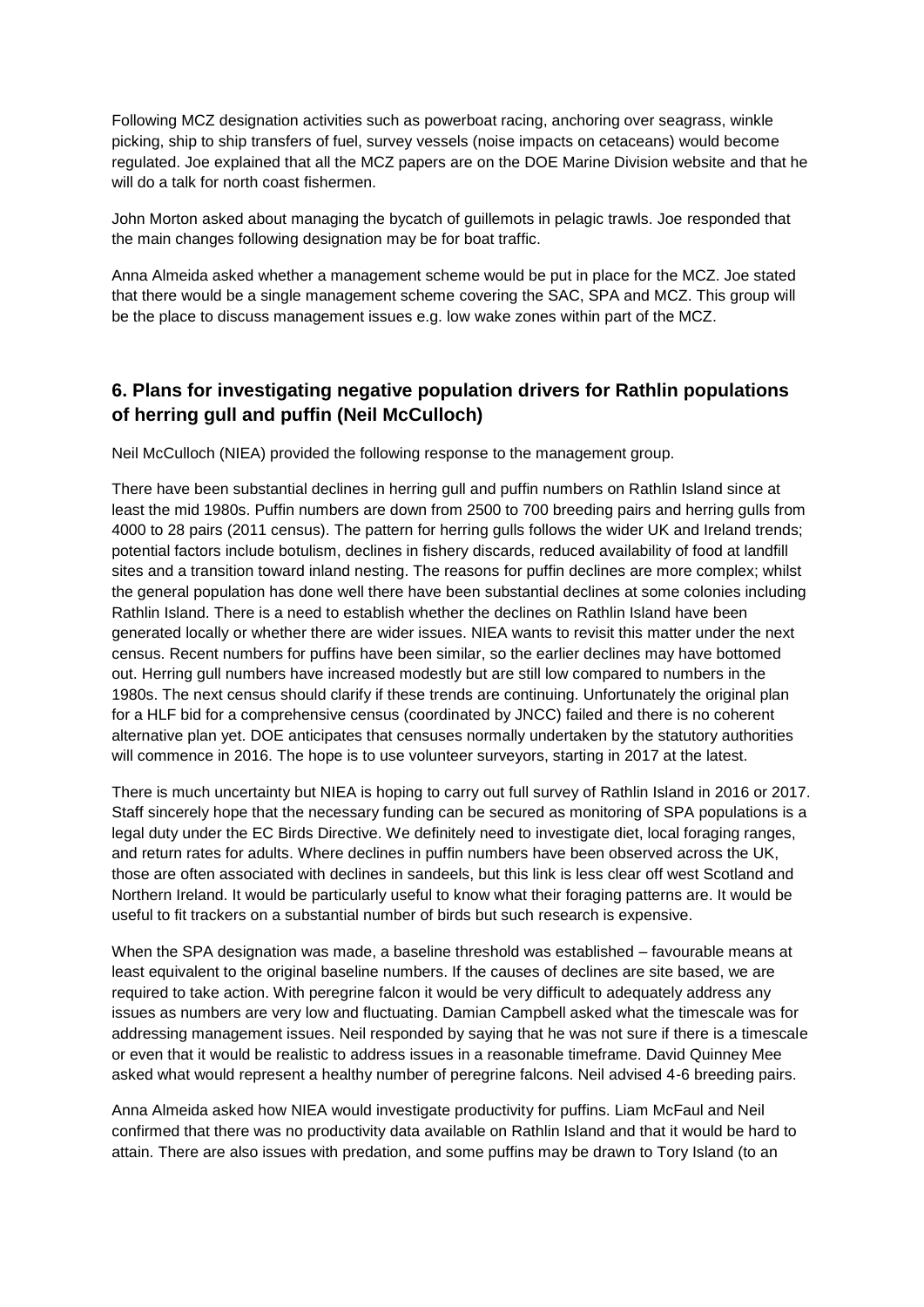expanding colony). Neil indicated that he would like the next census to include extra puffin surveys, undertaken at different times.

Joe Breen commented that he was concerned about continued monitoring of bird declines but not addressing the reasons for those declines. Liam asked why not start investigating the causes of declines at the same time? The issues need more cross department working e.g. does DARD have data on sand eels?

There was discussion on whether there was any understanding on the hierarchy of pressures and, specifically how to address predator control at nesting sites. Liam McFaul suggested that the only way to ensure that predators are eradicated is through legislation.

Damian commented that it was clear that central government is responsible for addressing declines in protected species. He said that the primary starting point for action is government and that we need to be clear what our obligations are and what are the difficulties that need addressed.

**New action – Neil McCulloch to arrange a meeting between the RSPB, NIEA and DOE Marine Division (after Damian Campbell's meeting with DOE colleagues).**

# **7. Monitoring Plan (Joe Breen)**

Joe Breen explained that the focus, to date, has been on seabed monitoring. DOE noted damage to reefs in a 2007 survey and reported this back to the EU in the 2011 monitoring round. The issue mainly concerns boats from outside the immediate area who are not aware of the designation; hence the need for new legislation to prevent use of mobile fishing gear with Rathlin Island SAC. On Rathlin Island, damage has been done to reefs on the outer eastern side but the boulders are still there so the assumption is that by removing gear, the reefs will recover naturally; DOE will monitor the species returning as the reef habitat recovers. One of the species DOE would be looking for is a hydroid which is critical for scallops; they are all part of the same ecosystem. By protecting that area, it becomes a natural feeder for other marine life.

The last cave survey was done in 2007. The caves within Rathlin Island SAC have been identified as grey seal breeding areas; DOE is required to check that these remain suitable habitats for breeding seals and have not become closed by boulder falls, had access impeded through development etc.

Other routine monitoring includes checking for any damage to SAC features from anchorages and reefs becoming damaged as a result of mobile fishing gear.

One individual of wire weed (*Sargassum muticum)* has been located in Doon Bay. This species is typically transported by boats but in this case has been identified in an exposed location and but has the potential to out compete native seaweeds.

**New action – RDCA to confirm the land owners are at Doon Bay so that Joe Breen can speak to the land owner to get permission to survey this summer.**

# **Progress on Management Actions 1-12 (led by Damian Campbell)**

1. Control and removal of non native predators. Damian Campbell asked for clarification on who is responsible for addressing this issue? Michael Cecil indicated that friction between some land owners and government agencies had prevented this matter from being adequately addressed.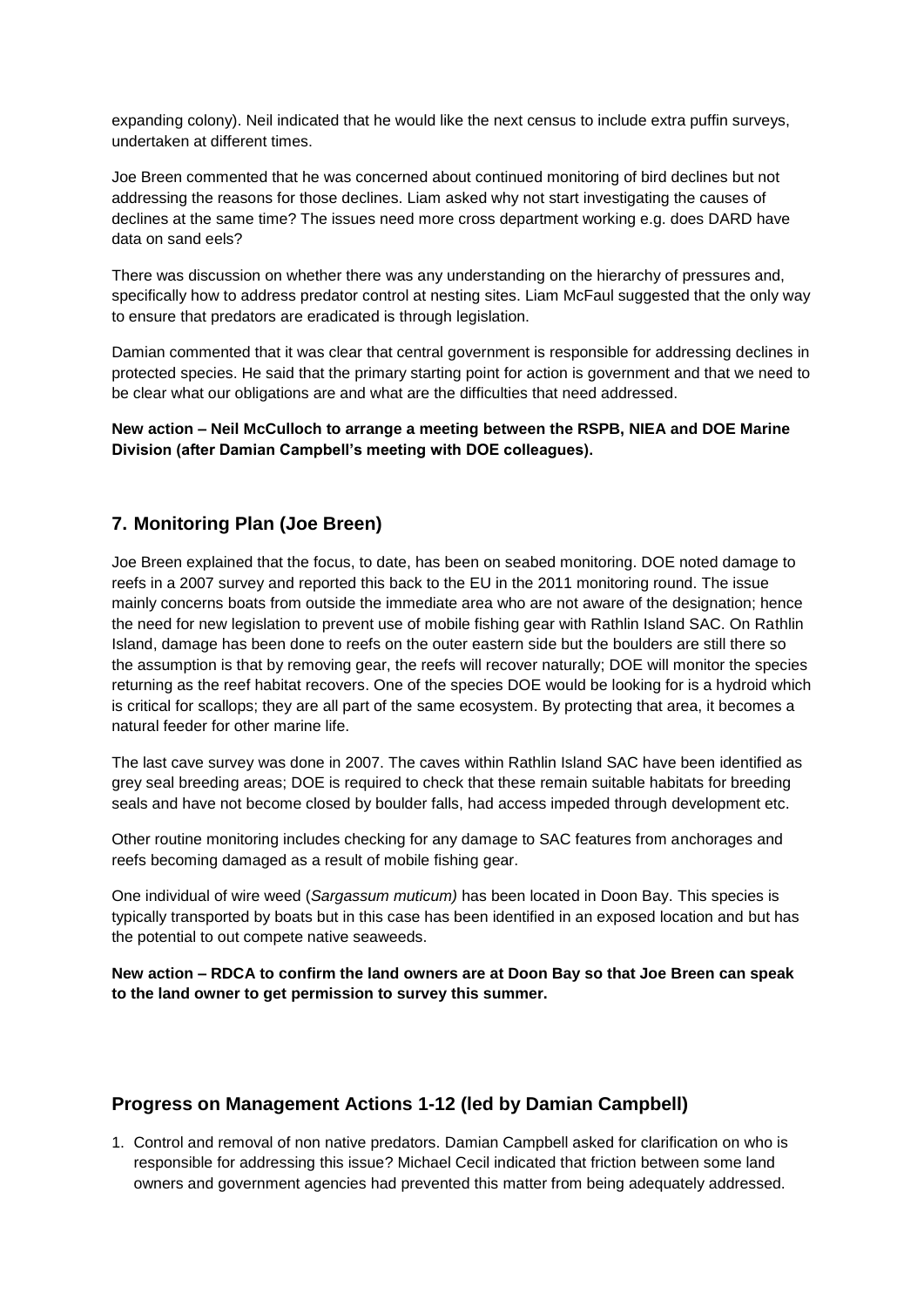#### **Action – Neil McCulloch to arrange meeting with RSPB.**

2. Zoning/control of recreational boat activity. Joe Breen requested that RSPB note the numbers of boats passing through the area this summer. He stated that DOE and RSPB may need to set up a standard reporting mechanism.

#### **Action - Joe Breen and Gary Burrows to meet with Liam McFaul and John Morton.**

3. Prevention of dumping of materials.

#### **Action - Joe Breen and Gary Burrows to meet with Liam McFaul and John Morton.**

4. Control of potentially disturbing activities. Damian Campbell asked for clarification on who is responsible for addressing this issue? Answer – RSPB is responsible as annual commitment.

5. Managing seal disturbance. RDCA and DOE continue to progress this action, as outlined under 'Matters arising from previous minutes'.

6. Establishing a highly protected non disturbance zone. Liam McFaul stated that he had expressed his concerns at the last meeting.

#### **Action - Joe Breen to discuss boundaries of O'Byrne Point MCZ with Rathlin and Ballycastle fishermen.**

7. Introduction of ban on mobile fishing gear.

### **Action - Gareth Fullerton to provide an update to Damian Campbell by 27th April 2015 on DARD's timeframe for introduction of the new legislation. Achieved.**

8. Prevention of destruction of wrecks. Rory McNeary outlined the DOE Marine Division's need to determine whether the *'systematic destruction of the wrecks of HMS Drake and SS Lochgarry by divers'* is a real issue rather than a perceived one, and to what extent this activity is ongoing. Once ascertained, the Marine Division can then act accordingly. The Marine Division is already considering Scheduling HMS Drake under the Historic Monuments and Archaeological Objects Order 1995 on account of its recognised historical importance. Relevant papers have been prepared and conversations begun with the owners, the MoD - who have no apparent objection to this move to designate. Rory will be presenting the merits of the proposed Scheduling to the Historic Monuments Council (HMC) in June in order to get their provisional support for the proposal. The designation can then be brought forward subject to ministerial approval and relevant stakeholder engagement.

Damian Campbell asked whether this management objective was still relevant and needed to be included. Rory argued that this management objective fell under the economic & social objectives of the EMS Management Scheme, i.e. ensuring the cultural integrity of the area is maintained and enhanced. Joe Breen agreed and also called for it to be retained as a management objective. The Chair agreed.

9. Increased promotion of Rathlin Island as a wildlife/ecotourism destination. This is more a RDCA action, not on for DOE. David Quinney Mee linked this to the Rathlin Island Biodiversity Action Plan.

10. Development of the Kelp House as a field centre. RDCA indicated that there is no funding for this at the moment.

11. Introduction of designated mooring zones. Update provided under 'Matters arising from previous minutes'.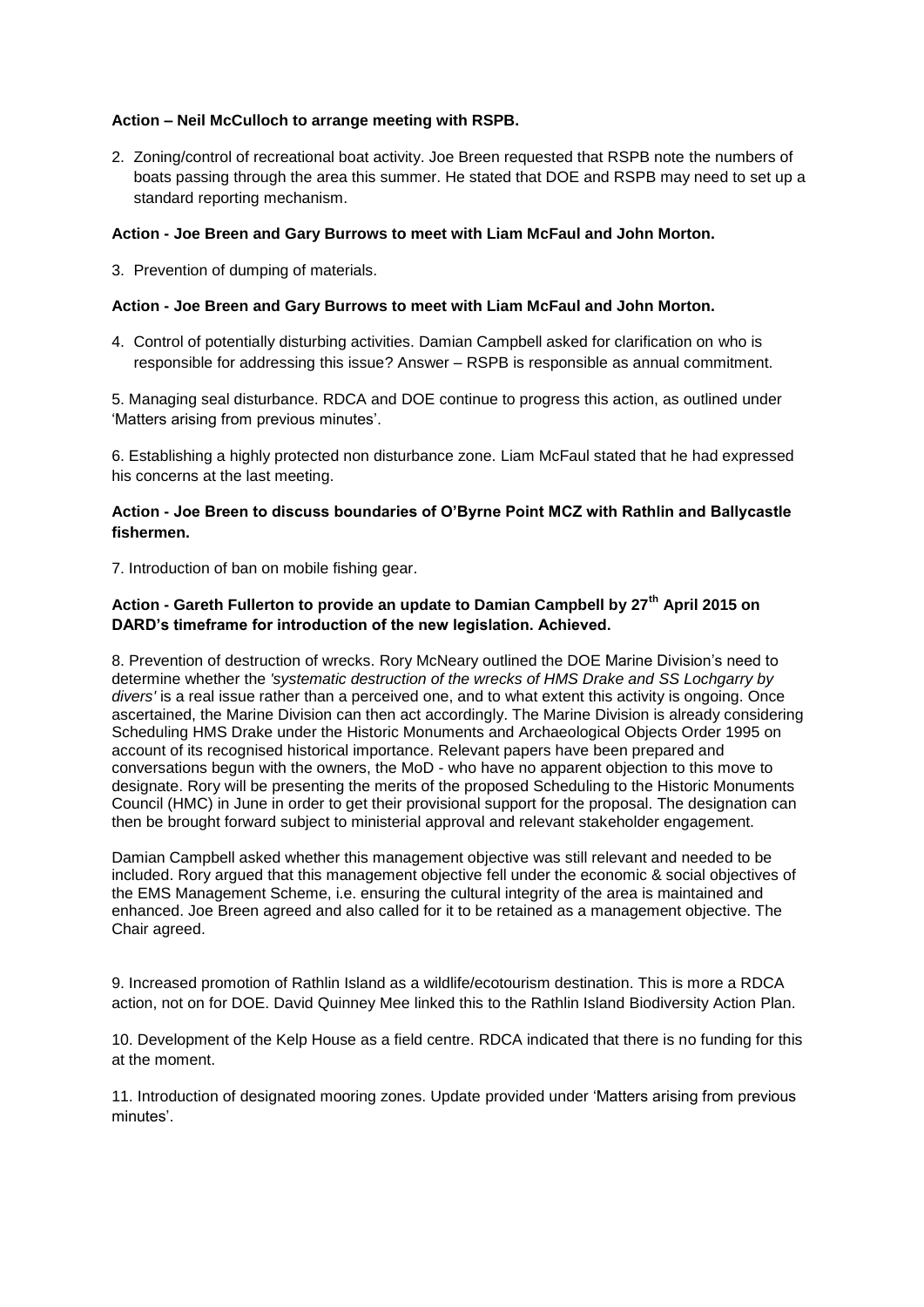# **8. North Coast Marine Ranger update (Gary Burrows)**

Gary made a short presentation to the management group, outlining on his work as North Coast Marine Ranger. He summarised the wide range of monitoring, enforcement and outreach duties plus recent training courses, with an emphasis on work specific to Rathlin Island.

- Secretariat to Rathlin Island EMS-MG
- Development & training
- Marine Ranger patrols
- Marine wildlife response
- Outreach and education

Gary's work on providing secretariat to the management group, seal signage, ship anchorage surveys, advising on the Bull Point marine wildlife interpretation and outreach to St Mary's Primary School were highlighted.

# **9. AOB**

There was insufficient time for AOB.

# **10. Date of next meeting**

To be arranged.

# **Summary of actions**

- Gareth Fullerton to provide an update to Damian Campbell by  $27<sup>th</sup>$  April 2015 on DARD's timeframe for introduction of the new legislation.
- Joe Breen to arrange a comprehensive underwater survey of the two proposed anchorages by July 2015.
- Joe Breen to provide John Morton with charts indicating the proposed anchorages as precautionary measure.
- Gary Burrows to draft text for seal signage and present that to RDCA and DOE Marine Division.
- RDCA to address any land owner concerns over placement of the new signs.
- Joe Breen and Gareth Fullerton to discuss the boundaries of the O'Byrne Point proposed non disturbance zone with Rathlin Island and Ballycastle fishermen.
- RDCA to schedule evening meeting on Rathlin Island's marine features before the next Rathlin Island EMS-MG meeting.
- Joe Breen to invite Rathlin Island and Ballycastle fishermen to the next DARD Fisheries Liaison meeting  $(4<sup>th</sup>$  June 2015) where DOE Marine Division will provide a briefing on all Northern Ireland pMCZs.
- Gary Burrows to produce a short leaflet on the marine wildlife of Rathlin Island.
- Damian Campbell to arrange meeting with DOE colleagues.
- Neil McCulloch to arrange a meeting between the RSPB, NIEA and DOE Marine Division (after Damian Campbell's meeting with DOE colleagues).